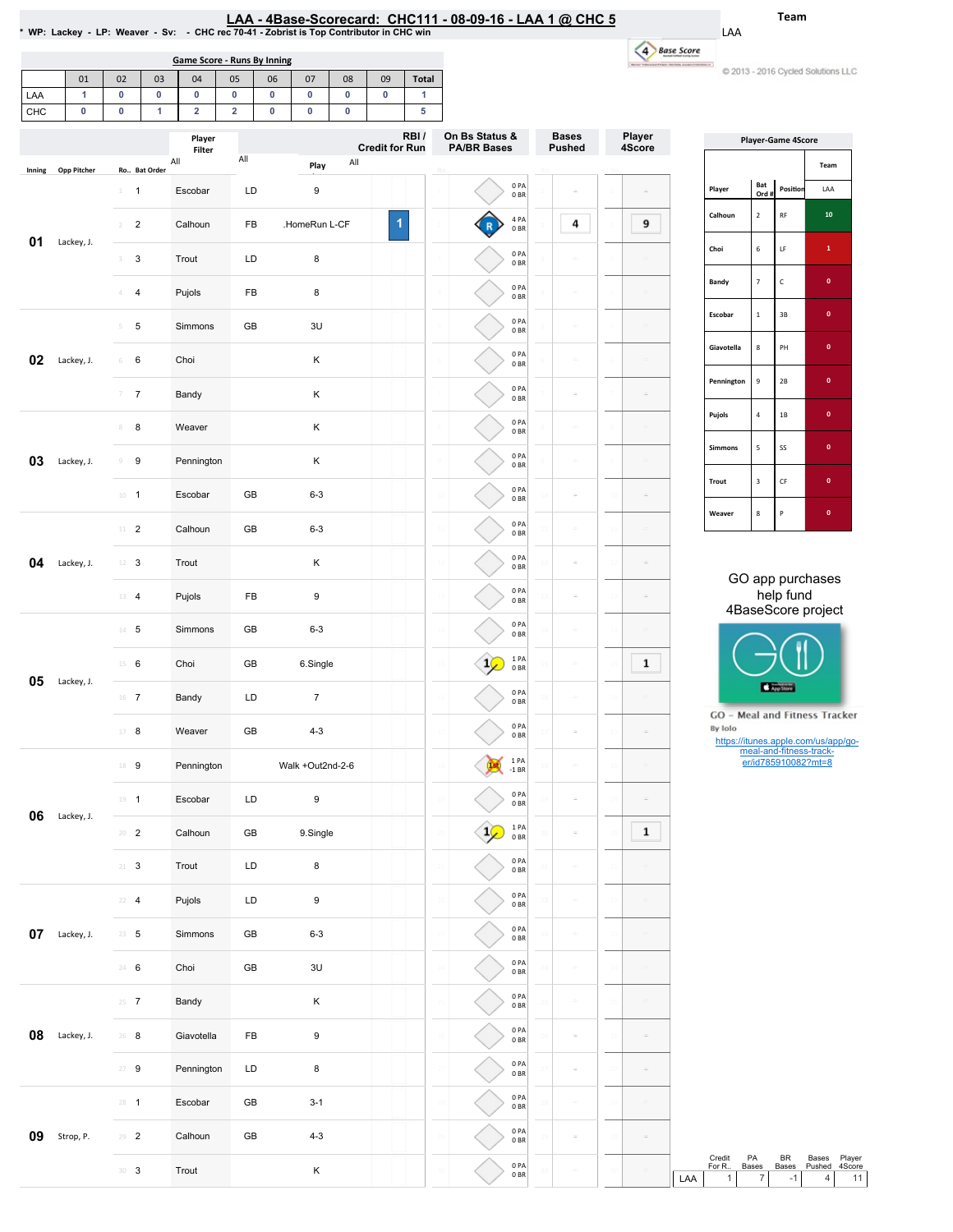|                     |                  |           |               | <u>' u ^ } Œr Zuv• C/vv]vP</u>           |                      |                  |                              |                      |                |              |                                                |                  |                 |                      |                        |                                                       |                           |
|---------------------|------------------|-----------|---------------|------------------------------------------|----------------------|------------------|------------------------------|----------------------|----------------|--------------|------------------------------------------------|------------------|-----------------|----------------------|------------------------|-------------------------------------------------------|---------------------------|
|                     | ìí               | ìî        | ìΪ            | ìð                                       | ìñ                   | ìò               | ìó                           | ìô                   | ìõ             | d}šo         |                                                |                  |                 |                      |                        |                                                       |                           |
| $/$ \$\$<br>$8 + 8$ |                  |           |               |                                          |                      |                  |                              |                      |                |              |                                                |                  |                 |                      |                        |                                                       |                           |
|                     |                  |           |               | Wo Ç Œ<br>&]oš Œ<br>$\pmb{\circledcirc}$ | $\pmb{\circledcirc}$ |                  |                              | $\pmb{\circledcirc}$ | & UHGLWIRU5 XQ | $5\%$        | 2 Q%V 6 VDWXV<br>3\$ %5 %DVHV                  | %DVHV<br>3 XVKHG | 300 HU<br>6FRUH |                      |                        | WoÇŒE u ð^}Œ                                          |                           |
|                     | /vv]vP K‰W)\$Z0E | í.        | Z} XX ŠKŒ C   | (VFREDU                                  | $\prime$             |                  | WoÇ                          |                      |                |              | $\begin{array}{cc} 1 & W \\ 1 & Z \end{array}$ |                  |                 | Wo Ç Œ               | š<br>KŒ                | ۷ <b>y•</b> ]Ÿ}                                       | d u<br>$\,$               |
|                     |                  | $\hat{1}$ |               | & DOBRXQ                                 |                      | ) %              | $+$ RP H <sub>5</sub> XQ/ &) |                      |                |              | ðW<br>i Z                                      |                  |                 | αZ} μν               | î                      | Z&                                                    | $\mathbf{ii}$             |
|                     | $>$ 1 QUX        | ï.        |               | 7 URXW                                   | $\prime$             |                  |                              |                      |                |              | ì W<br>$i$ Z                                   |                  |                 | Z}]                  | ò                      | $\mathcal{S}$                                         | $\mathbb{L}$              |
|                     |                  | ð         |               | 3 XNAO                                   |                      | ) %              |                              |                      |                |              | i W<br>i Z                                     |                  |                 | νÇ                   | ó                      |                                                       | $\mathbf{1}$              |
|                     |                  | ñ         |               | 6 IP P RQV                               |                      | $*$ %            | 8                            |                      |                |              | i W<br>$i$ Z                                   |                  |                 | $\bullet$ } $\alpha$ | $\mathfrak{f}$         | Ï.                                                    | $\mathbf{L}$              |
|                     | $> 1$ QUX        | ò         |               | & KRL                                    |                      |                  | $\cdot$                      |                      |                |              | ì W<br>$i$ Z                                   |                  |                 | ']À}šoo              | ô                      | W                                                     | $\mathbf{u}$              |
|                     |                  | ó         |               | %DQG                                     |                      |                  | $\ddot{\phantom{a}}$         |                      |                |              | i W<br>ìZ                                      |                  |                 | Wvv]vP§v             | õ                      | î                                                     | $\mathbf{1}$              |
|                     |                  | ô         |               | : HDYHU                                  |                      | $\cdot$          |                              |                      |                |              | i W<br>i Z                                     |                  |                 | Vyli} o              | ð                      | $\mathbf{I}$                                          | $\mathbf{1}$              |
| $>$   $Q$ JX<br>õ   |                  |           | 3 HOOLOU VRIO |                                          |                      | $\cdot$          |                              |                      |                | i W<br>$i$ Z |                                                |                  | ^]u u } v•      | ñ                    | $\mathsf{v}\mathsf{v}$ | $\mathbf{1}$                                          |                           |
|                     |                  | f ì       |               | (VFREDU                                  |                      | $*$ %            |                              |                      |                |              | ìW<br>$i$ Z                                    |                  | -               | dOEµš                | $\ddot{\rm I}$         | &                                                     | $\mathbf{i}$              |
|                     | íí.              |           | & DØRXQ       |                                          | $*$ %                |                  |                              |                      |                | i W<br>$i$ Z |                                                |                  | t À Œ           | ô                    | ${\sf W}$              | $\mathbf{H}$                                          |                           |
|                     | $>$ 1 QUX        | íî        |               | 7 URXW                                   |                      |                  | $\cdot$                      |                      |                |              | i W<br>$i$ Z                                   |                  |                 |                      |                        |                                                       | * 2 DSS SXUFKDVHV         |
|                     |                  | íï        |               | 3 XNAO                                   |                      | ) %              |                              |                      |                |              | i W<br>$i$ Z                                   |                  |                 |                      |                        | KHOS IXOG                                             | <b>YDVH6 FRUH SURWIFW</b> |
|                     |                  | íð        |               | 6 IP P RQV                               |                      | $*$ %            |                              |                      |                |              | i W<br>$i$ Z                                   |                  |                 |                      |                        |                                                       |                           |
|                     | $>$ $\vdash$ QUX | íñ        |               | & KRL                                    |                      | $*$ %            | 6 QJ 0H                      |                      |                |              | i W<br>i Z                                     |                  |                 |                      |                        |                                                       |                           |
|                     |                  | íò        |               | %DQG                                     |                      | $\prime$ .       |                              |                      |                |              | i W<br>$i$ Z                                   |                  |                 |                      |                        |                                                       |                           |
|                     |                  | íó        |               | : HDYHU                                  |                      | $*$ %            |                              |                      |                |              | i W<br>i Z                                     |                  |                 |                      |                        | KWOSV LWACH VDSSOBIFRP XVDSSJR<br>PHDCDCG LLWAH VWDFN |                           |
|                     |                  | íô        |               | 3 HOOLOU VRO.                            |                      | $:$ DON $2$ XWQG |                              |                      |                |              | íW<br>rí Z                                     |                  |                 | HUB                  | "PW                    |                                                       |                           |
|                     | $>$ 1 $Q$ J $X$  | íõ        |               | (VFREDU                                  | $\prime$ '           |                  |                              |                      |                |              | i W<br>$i$ Z                                   |                  |                 |                      |                        |                                                       |                           |
|                     |                  | $\hat{1}$ |               | & DØRXQ                                  |                      | $*$ %            | $61QJ$ $\Theta$              |                      |                |              | i W<br>i Z                                     |                  |                 |                      |                        |                                                       |                           |
|                     |                  | îí        |               | 7 URXW                                   | $\prime$ .           |                  |                              |                      |                |              | i W<br>i Z                                     |                  |                 |                      |                        |                                                       |                           |
|                     |                  | îî        |               | 3 XIROY                                  | $\prime$ .           |                  |                              |                      |                |              | ì W<br>i Z                                     |                  |                 |                      |                        |                                                       |                           |
|                     | $>$ 1 $Q$ J $X$  | $-11$     |               | 6 IP P RQV                               |                      | $*$ %            |                              |                      |                |              | i W<br>i Z                                     |                  |                 |                      |                        |                                                       |                           |
|                     |                  | îŏ        |               | & KRL                                    |                      | $*$ %            | 8                            |                      |                |              | i W<br>i Z                                     |                  |                 |                      |                        |                                                       |                           |
|                     |                  | îñ        |               | %DQG                                     |                      |                  | $\bullet$                    |                      |                |              | ì W<br>i Z                                     |                  |                 |                      |                        |                                                       |                           |
|                     | $>$ 1 QUX        | îò        |               | * IDYRIMOD                               |                      | ) %              |                              |                      |                |              | i W<br>$i$ Z                                   |                  |                 |                      |                        |                                                       |                           |
|                     |                  | îó        |               | 3 HOOLOU VRIQ                            | $\prime$ .           |                  |                              |                      |                |              | i W<br>i Z                                     |                  |                 |                      |                        |                                                       |                           |
|                     |                  | îô        |               | (VFREDU                                  |                      | $*$ %            |                              |                      |                |              | i W<br>i Z                                     |                  |                 |                      |                        |                                                       |                           |
|                     | ^šQP%WX          | ÎÕ        |               | & DØRXQ                                  |                      | $*$ %            |                              |                      |                |              | i W<br>$i$ Z                                   |                  |                 | &UHGLW 3\$           |                        | %5                                                    | %DMHV 300 HU              |
|                     |                  | Tì.       |               | 7 URXW                                   |                      |                  | $\epsilon$                   |                      |                |              | $\begin{array}{c} i \ W \\ i \ Z \end{array}$  |                  |                 | ) RU5<br>$1$ \$\$    | %DVHV                  | %DMHV                                                 | 3XWHG 6FRUH               |

 $1$  \$\$ #  $8+8$ 

 $\frac{\sqrt{$$} \text{}}{2}$  : 3 / DFNH /3 : HDYHU 6Y & + & UF = REULWEY 7RS & ROWLEXWRUILQ & + & ZIQ

 $d$  u

 $\overline{a}$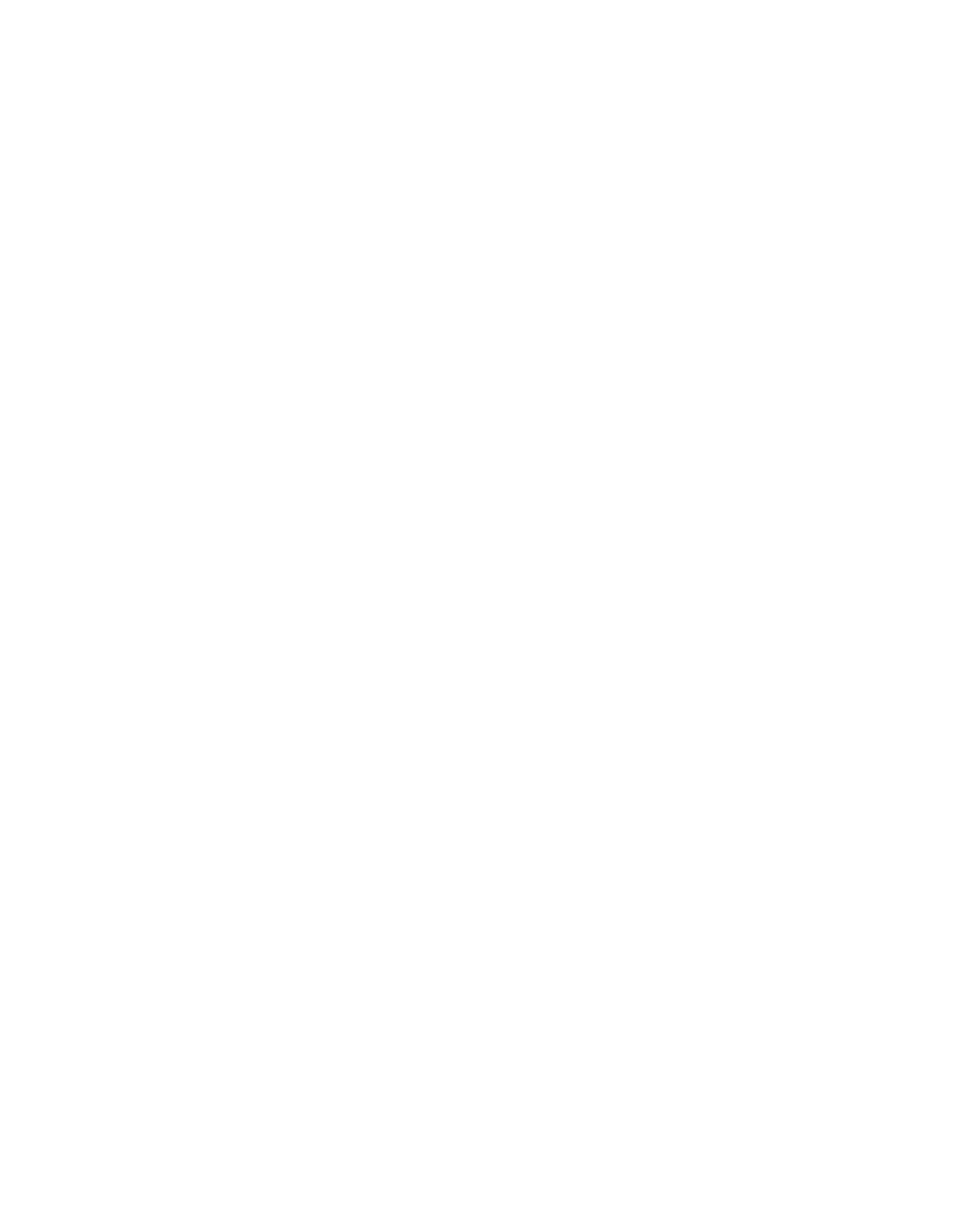## <u>LAA - 4Base-Scorecard: CHC111 - 08-09-16 - LAA 1 @ CHC 5 يست CHC terrectores sv:</u> - CHCrec 70-41 - Zobrist is Top Contributor in CHC win



|                | LAA - 4BaseScore - Player 4Score by Batting Order<br>CHC111 - 08-09-16 - LAA 1 @ CHC 5<br>WP: Lackey - LP: Weaver - Sv: - CHC rec 70-41 - Zobrist is Top Contributor in CHC win |             |              |                  |           |           |           |                      |                |           |           |  |  |  |
|----------------|---------------------------------------------------------------------------------------------------------------------------------------------------------------------------------|-------------|--------------|------------------|-----------|-----------|-----------|----------------------|----------------|-----------|-----------|--|--|--|
|                |                                                                                                                                                                                 |             |              | <b>Bat Order</b> |           |           |           |                      |                |           |           |  |  |  |
| Player         | Team                                                                                                                                                                            | Position    | $\mathbf{1}$ | $\mathbf{2}$     | 3         | 4         | 5         | 6                    | $\overline{7}$ | 8         | 9         |  |  |  |
| Calhoun        | LAA                                                                                                                                                                             | <b>RF</b>   |              | 10               |           |           |           |                      |                |           |           |  |  |  |
| Choi           | LAA                                                                                                                                                                             | LF          |              |                  |           |           |           | $\blacktriangleleft$ |                |           |           |  |  |  |
| <b>Bandy</b>   | LAA                                                                                                                                                                             | $\mathsf C$ |              |                  |           |           |           |                      | $\pmb{0}$      |           |           |  |  |  |
| Escobar        | LAA                                                                                                                                                                             | 3B          | $\pmb{0}$    |                  |           |           |           |                      |                |           |           |  |  |  |
| Giavotella     | LAA                                                                                                                                                                             | PH          |              |                  |           |           |           |                      |                | $\pmb{0}$ |           |  |  |  |
| Pennington     | LAA                                                                                                                                                                             | 2B          |              |                  |           |           |           |                      |                |           | $\pmb{0}$ |  |  |  |
| Pujols         | LAA                                                                                                                                                                             | 1B          |              |                  |           | $\pmb{0}$ |           |                      |                |           |           |  |  |  |
| <b>Simmons</b> | LAA                                                                                                                                                                             | SS          |              |                  |           |           | $\pmb{0}$ |                      |                |           |           |  |  |  |
| <b>Trout</b>   | LAA                                                                                                                                                                             | <b>CF</b>   |              |                  | $\pmb{0}$ |           |           |                      |                |           |           |  |  |  |
| Weaver         | LAA                                                                                                                                                                             | P           |              |                  |           |           |           |                      |                | $\pmb{0}$ |           |  |  |  |





**GO** - Meal and Fitness Tracker By Iolo

https://itunes.apple.com/us/app/go-meal-and-fitness-track-er/id785910082?mt=8

# LAA - 4Score Box - Player Totals<br>CHC111 - 08-09-16 - CHC 10-09<br>WP: Lackey - LP: Weaver - Sv: - CHC rec 70-41 - Zobrist is Top Contributor in CHC win

| Player        |        | Team Position | Bat<br>Ord #     | Credit For Run | PA Bases       | <b>BR</b> Bases | <b>Bases Pushed</b> | Player 4Score | Appearances    | Productivity<br>Rate |
|---------------|--------|---------------|------------------|----------------|----------------|-----------------|---------------------|---------------|----------------|----------------------|
| Calhoun       | LAA RF |               | $\overline{2}$   | 1              | 5              | $\mathsf 0$     | $\overline{4}$      | 10            | 4              | 2.500                |
| Choi          | LAA LF |               | $\,6\,$          | $\pmb{0}$      | $\mathbf{1}$   | $\pmb{0}$       | $\pmb{0}$           | 1             | 3              | 0.333                |
| Bandy         | LAA C  |               | $\overline{7}$   | $\pmb{0}$      | $\mathbf 0$    | $\pmb{0}$       | $\pmb{0}$           | $\pmb{0}$     | 3              | 0.000                |
| Escobar       | LAA 3B |               | $\mathbf{1}$     | $\pmb{0}$      | $\mathbf 0$    | $\pmb{0}$       | $\pmb{0}$           | $\pmb{0}$     | $\overline{4}$ | 0.000                |
| Giavotella    | LAA PH |               | 8                | $\pmb{0}$      | $\mathbf 0$    | $\pmb{0}$       | $\pmb{0}$           | $\pmb{0}$     | $\mathbf{1}$   | 0.000                |
| Pennington    | LAA 2B |               | $\boldsymbol{9}$ | $\pmb{0}$      | $\mathbf{1}$   | $-1$            | $\pmb{0}$           | $\mathbf 0$   | 3              | 0.000                |
| Pujols        | LAA 1B |               | 4                | $\pmb{0}$      | $\mathbf 0$    | 0               | $\pmb{0}$           | $\mathsf 0$   | 3              | 0.000                |
| Simmons       | LAA SS |               | 5                | $\pmb{0}$      | $\mathbf 0$    | $\pmb{0}$       | $\pmb{0}$           | $\mathbf 0$   | 3              | 0.000                |
| Trout         | LAA CF |               | 3                | $\pmb{0}$      | $\mathbf 0$    | $\pmb{0}$       | $\pmb{0}$           | $\pmb{0}$     | $\overline{4}$ | 0.000                |
| Weaver        | LAA P  |               | $\bf 8$          | $\pmb{0}$      | $\mathsf 0$    | $\mathsf 0$     | $\pmb{0}$           | $\mathbf 0$   | $\overline{2}$ | 0.000                |
| <b>Totals</b> |        |               |                  | $\mathbf{1}$   | $\overline{7}$ | $-1$            | 4                   | 11            | 30             | 0.367                |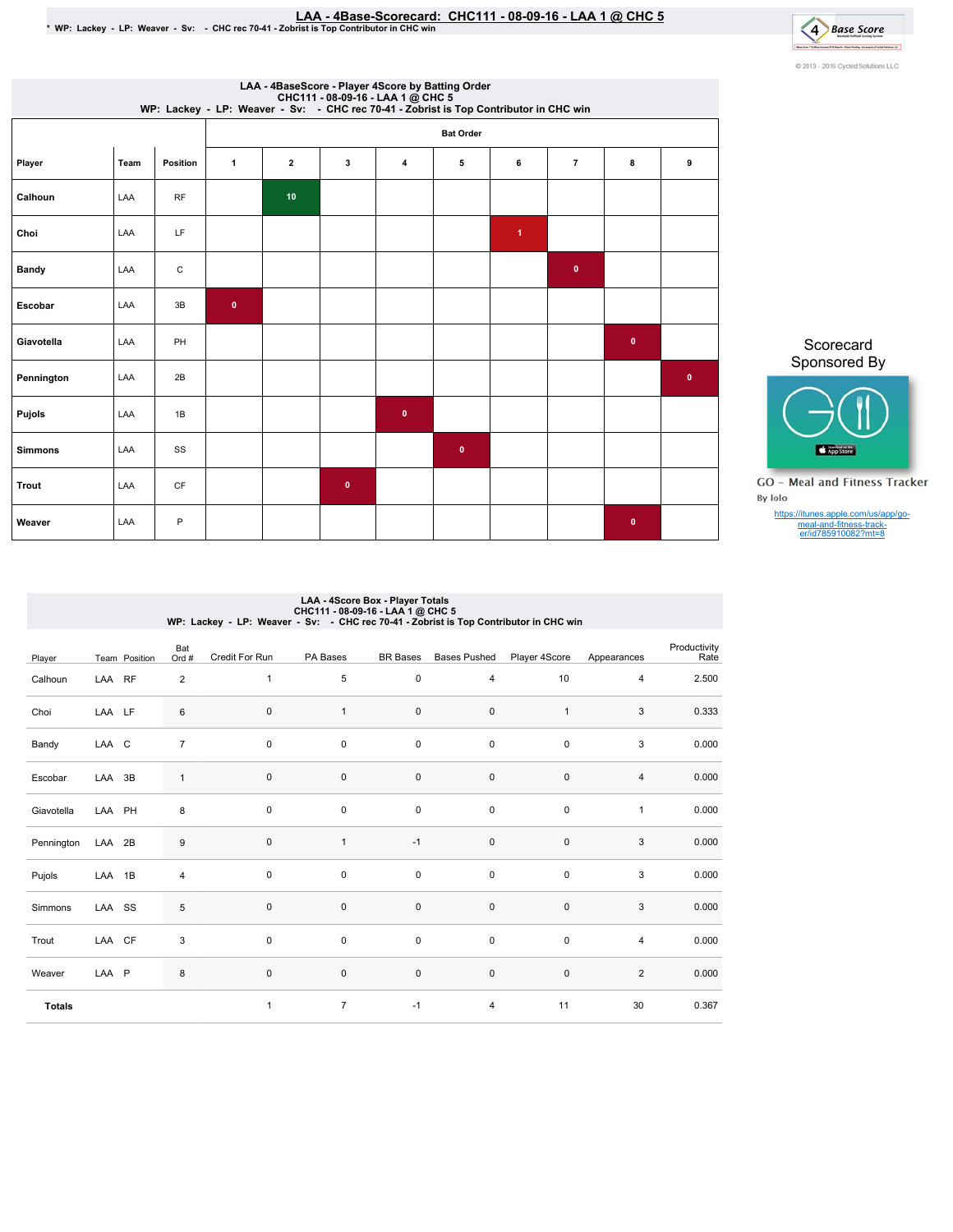### EHC - 4Base-Scorecard: CHC111 - 08-09-16 - LAA 1 @ CHC 5 يو CHC - 4Base-Scorecard: CHC111 - 08-09-16 - LAA 1 @ CHC 5<br>\* WP: Lackey - LP: Weaver - Sv: - CHC rec 70-41 - Zobrist is Top Contributor in CHC win

4 Base Score .<br>Nash fashiola superi Funktions of ...  $\overline{\phantom{a}}$ C 2013 - 2016 Cycled Solutions LLC

| CHC - 4BaseScore - Player 4Score by Batting Order<br>CHC111 - 08-09-16 - LAA 1 @ CHC 5<br>WP: Lackey - LP: Weaver - Sv: - CHC rec 70-41 - Zobrist is Top Contributor in CHC win |      |                 |              |                         |   |    |                  |                      |                |   |           |  |  |
|---------------------------------------------------------------------------------------------------------------------------------------------------------------------------------|------|-----------------|--------------|-------------------------|---|----|------------------|----------------------|----------------|---|-----------|--|--|
| <b>Bat Order</b>                                                                                                                                                                |      |                 |              |                         |   |    |                  |                      |                |   |           |  |  |
| Player                                                                                                                                                                          | Team | <b>Position</b> | $\mathbf{1}$ | $\overline{\mathbf{2}}$ | 3 | 4  | 5                | 6                    | $\overline{7}$ | 8 | 9         |  |  |
| Zobrist                                                                                                                                                                         | CHC  | 2B              |              |                         |   | 10 |                  |                      |                |   |           |  |  |
| <b>Bryant</b>                                                                                                                                                                   | CHC  | 3B-LF           |              | 9                       |   |    |                  |                      |                |   |           |  |  |
| Contreras                                                                                                                                                                       | CHC  | $\mathsf C$     |              |                         |   |    |                  |                      |                | 9 |           |  |  |
| <b>Rizzo</b>                                                                                                                                                                    | CHC  | 1B              |              |                         | 8 |    |                  |                      |                |   |           |  |  |
| Soler                                                                                                                                                                           | CHC  | LF              |              |                         |   |    | $\boldsymbol{8}$ |                      |                |   |           |  |  |
| <b>Russell</b>                                                                                                                                                                  | CHC  | SS              |              |                         |   |    |                  |                      | $\mathbf 2$    |   |           |  |  |
| Heyward                                                                                                                                                                         | CHC  | <b>RF</b>       |              |                         |   |    |                  | $\blacktriangleleft$ |                |   |           |  |  |
| Fowler                                                                                                                                                                          | CHC  | CF              | $\mathbf{0}$ |                         |   |    |                  |                      |                |   |           |  |  |
| Lackey                                                                                                                                                                          | CHC  | P               |              |                         |   |    |                  |                      |                |   | $\pmb{0}$ |  |  |





**GO** - Meal and Fitness Tracker By Iolo



# CHC - 4Score Box - Player Totals<br>CHC111 - 08-09-16 - CHC - 2009<br>WP: Lackey - LP: Weaver - Sv: - CHC rec 70-41 - Zobrist is Top Contributor in CHC win

| Player        |        | Team Position | Bat<br>Ord #   | Credit For Run | PA Bases       | <b>BR</b> Bases | <b>Bases Pushed</b>     | Player 4Score  | Appearances    | Productivity<br>Rate |
|---------------|--------|---------------|----------------|----------------|----------------|-----------------|-------------------------|----------------|----------------|----------------------|
| Zobrist       | CHC 2B |               | 4              | $\mathbf{1}$   | 3              | $\overline{4}$  | 2                       | 10             | $\overline{4}$ | 2.500                |
| Bryant        |        | CHC 3B-LF     | $\overline{2}$ | $\mathbf{1}$   | $\sqrt{4}$     | $\mathsf 0$     | $\overline{\mathbf{4}}$ | 9              | $\overline{4}$ | 2.250                |
| Contreras     | CHC C  |               | 8              | $\mathbf{1}$   | $\overline{4}$ | 0               | $\overline{4}$          | 9              | 3              | 3.000                |
| Rizzo         | CHC 1B |               | $\sqrt{3}$     | $\mathsf 0$    | $\,$ 5 $\,$    | 3               | $\pmb{0}$               | 8              | $\overline{4}$ | 2.000                |
| Soler         | CHC LF |               | $\sqrt{5}$     | $\mathbf{1}$   | $\overline{2}$ | 0               | 5                       | 8              | $\overline{4}$ | 2.000                |
| Russell       | CHC SS |               | $\overline{7}$ | $\mathbf{1}$   | $\pmb{0}$      | $\pmb{0}$       | $\mathbf{1}$            | $\overline{2}$ | $\mathbf{3}$   | 0.667                |
| Heyward       | CHC RF |               | 6              | $\mathbf 0$    | $\mathbf{1}$   | $\mathsf 0$     | $\pmb{0}$               | $\mathbf{1}$   | $\overline{4}$ | 0.250                |
| Fowler        | CHC CF |               | $\mathbf{1}$   | $\mathsf 0$    | $\pmb{0}$      | $\pmb{0}$       | $\pmb{0}$               | $\pmb{0}$      | $\overline{4}$ | 0.000                |
| Lackey        | CHC P  |               | 9              | $\mathbf 0$    | $\pmb{0}$      | 0               | 0                       | $\pmb{0}$      | 3              | 0.000                |
| <b>Totals</b> |        |               |                | 5              | 19             | $\overline{7}$  | 16                      | 47             | 33             | 1.424                |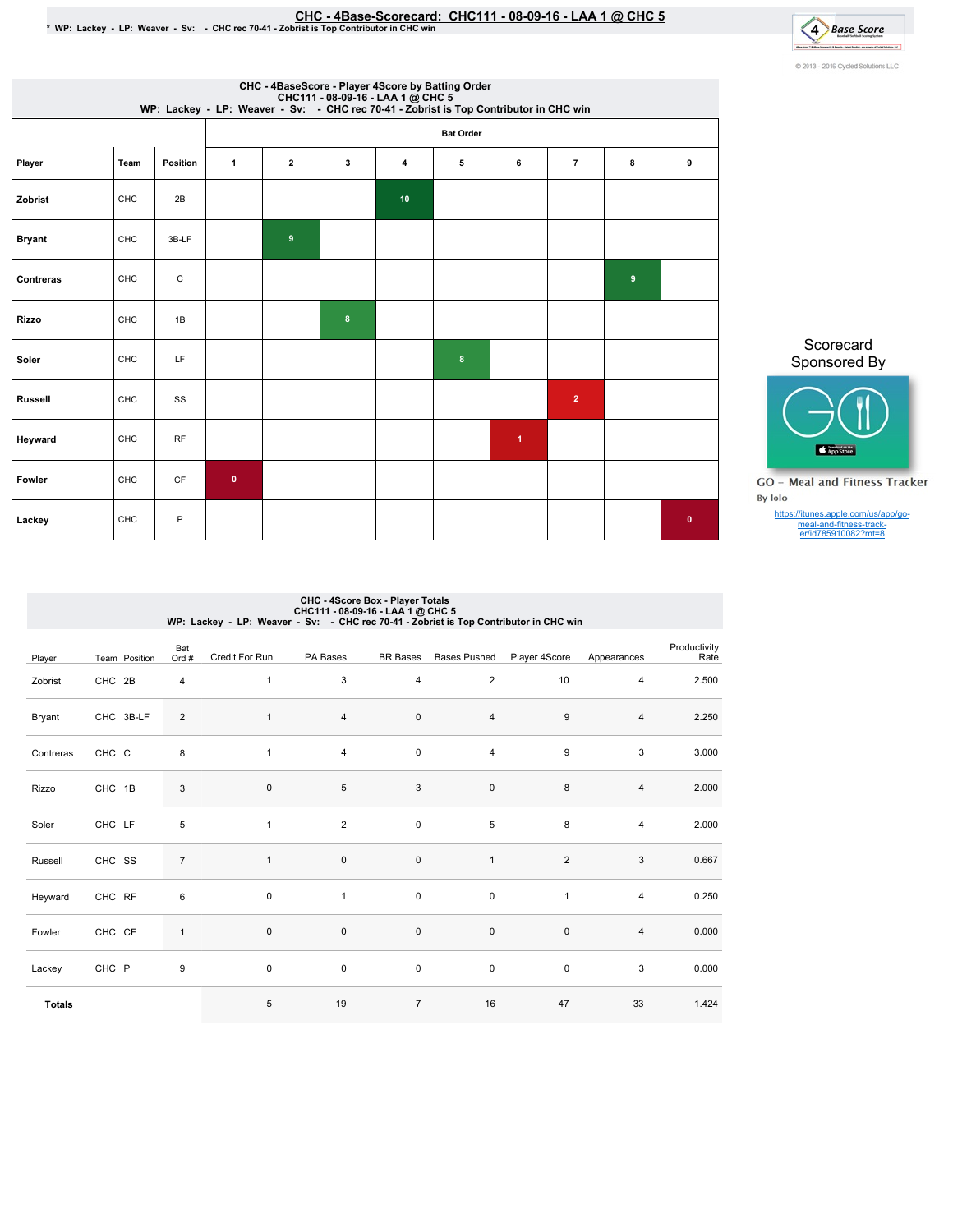|                  | $\mathbf{v}$ r. Lavney - Lr. $\mathbf{v}$ eaver - Ov. |                    | - City fee form - copitation top continuation in City Will | Detail by Bat Order/Player |                     |                     |                     |                     |                     |
|------------------|-------------------------------------------------------|--------------------|------------------------------------------------------------|----------------------------|---------------------|---------------------|---------------------|---------------------|---------------------|
| <b>Bat Order</b> | Player                                                | Inning             | Play Text                                                  | LOBStatus                  | Credit For Run      | PA Bases            | <b>BR</b> Bases     | <b>Bases Pushed</b> | Player 4Score       |
|                  |                                                       | 01                 | $\boldsymbol{9}$                                           |                            | $\mathsf{O}\xspace$ | $\mathsf{O}\xspace$ | $\mathsf{O}\xspace$ | $\mathsf{O}\xspace$ | $\mathsf{O}\xspace$ |
|                  |                                                       | 03                 | $6 - 3$                                                    |                            | $\mathbf 0$         | $\mathsf{O}\xspace$ | $\mathsf{O}\xspace$ | $\mathsf{O}\xspace$ | $\mathsf{O}\xspace$ |
| $\mathbf{1}$     | Escobar                                               | ${\bf 06}$         | $\boldsymbol{9}$                                           |                            | $\mathbf 0$         | $\mathsf{O}\xspace$ | $\mathsf{O}\xspace$ | $\mathsf{O}\xspace$ | $\mathsf{O}$        |
|                  |                                                       | $09\,$             | $3-1$                                                      |                            | $\mathbf 0$         | $\mathsf{O}\xspace$ | $\mathsf{O}\xspace$ | $\mathsf{O}\xspace$ | $\mathsf{O}\xspace$ |
|                  |                                                       |                    |                                                            | <b>Player Totals</b>       | $\underline{0}$     | $\underline{0}$     | $\overline{0}$      | $\underline{0}$     | $\underline{0}$     |
|                  |                                                       | 01                 | .HomeRun L-CF                                              |                            | $\mathbf{1}$        | $\overline{4}$      | $\mathsf{O}\xspace$ | $\overline{4}$      | $\boldsymbol{9}$    |
|                  |                                                       | 04                 | $6 - 3$                                                    |                            | $\mathbf 0$         | $\mathsf{O}\xspace$ | $\mathsf{O}\xspace$ | $\mathsf{O}\xspace$ | $\mathbf 0$         |
| $\overline{c}$   | Calhoun                                               | ${\bf 06}$         | 9.Single                                                   | Left on 1st                | $\mathbb O$         | $\mathbf{1}$        | $\mathsf{O}\xspace$ | $\mathsf{O}\xspace$ | 1                   |
|                  |                                                       | $09\,$             | $4 - 3$                                                    |                            | $\mathbf 0$         | $\mathsf{O}\xspace$ | $\mathsf{O}\xspace$ | $\mathsf{O}\xspace$ | $\mathbf 0$         |
|                  |                                                       |                    |                                                            | <b>Player Totals</b>       | $\overline{1}$      | $\overline{5}$      | $\underline{0}$     | $\underline{4}$     | 10                  |
|                  |                                                       | 01                 | $\bf8$                                                     |                            | $\mathsf 0$         | $\mathsf{O}\xspace$ | $\mathsf{O}\xspace$ | $\mathsf{O}\xspace$ | $\mathsf{O}\xspace$ |
|                  |                                                       | 04                 | $\sf K$                                                    |                            | $\mathbb O$         | $\mathsf{O}\xspace$ | $\mathsf{O}\xspace$ | $\mathsf{O}\xspace$ | $\mathsf{0}$        |
| $\mathsf 3$      | Trout                                                 | ${\bf 06}$         | $\bf 8$                                                    |                            | $\mathsf{O}\xspace$ | $\mathsf{0}$        | $\mathsf{O}\xspace$ | $\mathsf{O}\xspace$ | $\mathsf{O}\xspace$ |
|                  |                                                       | 09                 | $\sf K$                                                    |                            | $\mathbf 0$         | $\mathsf{O}\xspace$ | $\mathsf{O}\xspace$ | $\mathsf{O}\xspace$ | $\mathsf{O}\xspace$ |
|                  |                                                       |                    |                                                            | <b>Player Totals</b>       | $\underline{0}$     | $\underline{0}$     | $\underline{0}$     | $\underline{0}$     | $\underline{0}$     |
|                  |                                                       | 01                 | $\bf 8$                                                    |                            | $\mathsf{O}\xspace$ | $\mathsf{O}\xspace$ | $\mathsf{O}\xspace$ | $\mathsf{O}\xspace$ | $\mathsf{O}\xspace$ |
| $\overline{4}$   | Pujols                                                | 04                 | $\boldsymbol{9}$                                           |                            | $\mathsf{O}\xspace$ | $\mathsf{0}$        | $\mathsf{O}\xspace$ | $\mathsf{O}\xspace$ | $\mathsf{O}\xspace$ |
|                  |                                                       | $07\,$             | $\boldsymbol{9}$                                           |                            | $\mathbf 0$         | $\mathsf{O}\xspace$ | $\mathsf{O}\xspace$ | $\mathsf{O}\xspace$ | $\mathsf{O}\xspace$ |
|                  |                                                       |                    |                                                            | <b>Player Totals</b>       | $\underline{0}$     | $\underline{0}$     | $\underline{0}$     | $\underline{0}$     | $\underline{0}$     |
| $\,$ 5 $\,$      |                                                       | $02\,$             | 3U                                                         |                            | $\mathbf 0$         | $\mathsf{O}\xspace$ | $\mathsf{O}\xspace$ | $\mathsf{O}\xspace$ | $\mathsf{O}\xspace$ |
|                  | Simmons                                               | 05                 | $6 - 3$                                                    |                            | $\mathbb O$         | $\mathsf{O}\xspace$ | $\mathsf{O}\xspace$ | $\mathsf{O}\xspace$ | $\mathsf{O}\xspace$ |
|                  |                                                       | $07\,$             | $6 - 3$                                                    |                            | $\mathbb O$         | $\mathsf{O}\xspace$ | $\mathsf{O}\xspace$ | $\mathsf{O}\xspace$ | $\mathsf{O}\xspace$ |
|                  |                                                       |                    |                                                            | <b>Player Totals</b>       | $\underline{0}$     | $\underline{0}$     | $\underline{0}$     | $\underline{0}$     | $\underline{0}$     |
|                  |                                                       | $02\,$             | $\sf K$                                                    |                            | $\overline{0}$      | $\mathsf{O}\xspace$ | 0                   | $\mathsf{O}\xspace$ | 0                   |
| $\,6\,$          | Choi                                                  | 05                 | 6.Single                                                   | Left on 1st                | $\mathsf{O}\xspace$ | $\mathbf{1}$        | $\mathbf 0$         | $\mathsf{O}$        | $\mathbf{1}$        |
|                  |                                                       | $07\,$             | $3\mathsf{U}$                                              |                            | $\mathsf 0$         | $\mathsf{O}\xspace$ | $\mathbf 0$         | $\mathsf{O}\xspace$ | $\mathsf{O}\xspace$ |
|                  |                                                       |                    |                                                            | <b>Player Totals</b>       | $\underline{0}$     | $\overline{1}$      | $\underline{0}$     | $\underline{0}$     | $\perp$             |
|                  |                                                       | $02\,$             | $\mathsf K$                                                |                            | $\mathsf 0$         | $\mathsf{O}\xspace$ | $\mathbf 0$         | $\mathsf{O}\xspace$ | $\mathsf{O}\xspace$ |
| $\overline{7}$   | Bandy                                                 | 05                 | $\overline{7}$                                             |                            | $\mathbf 0$         | $\mathsf{O}\xspace$ | $\mathsf 0$         | $\mathsf{O}\xspace$ | $\mathsf{O}\xspace$ |
|                  |                                                       | ${\bf 08}$         | $\sf K$                                                    |                            | $\mathsf 0$         | $\mathsf{O}\xspace$ | $\overline{0}$      | $\mathsf{O}\xspace$ | $\mathsf{O}\xspace$ |
|                  |                                                       |                    |                                                            | <b>Player Totals</b>       | $\underline{0}$     | $\underline{0}$     | $\underline{0}$     | $\underline{0}$     | $\underline{0}$     |
|                  |                                                       | 03                 | $\mathsf K$                                                |                            | $\mathsf 0$         | $\mathsf{O}\xspace$ | $\mathsf{O}\xspace$ | $\mathsf{O}\xspace$ | $\mathsf{O}\xspace$ |
|                  | Weaver                                                | 05                 | $4 - 3$                                                    |                            | $\mathsf{O}\xspace$ | $\mathsf{O}\xspace$ | $\mathsf{O}\xspace$ | $\mathsf{O}$        | $\mathsf{0}$        |
| 8                |                                                       |                    |                                                            | <b>Player Totals</b>       | $\underline{0}$     | $\underline{0}$     | $\underline{0}$     | $\underline{0}$     | $\underline{0}$     |
|                  | Giavotella                                            | ${\bf 08}$         | $\boldsymbol{9}$                                           |                            | $\overline{0}$      | $\mathsf{O}\xspace$ | $\mathsf{O}\xspace$ | $\mathsf{O}\xspace$ | $\mathsf{O}\xspace$ |
|                  |                                                       |                    |                                                            | <b>Player Totals</b>       | $\underline{0}$     | $\underline{0}$     | $\underline{0}$     | $\underline{0}$     | $\underline{0}$     |
|                  |                                                       | 03                 | $\mathsf K$                                                |                            | $\mathsf{O}\xspace$ | $\mathsf{O}\xspace$ | $\mathsf{O}\xspace$ | $\mathsf{O}\xspace$ | $\mathsf{O}\xspace$ |
| 9                | Pennington                                            | 06                 | Walk +Out2nd-2-6                                           |                            | $\mathsf{O}\xspace$ | $\mathbf{1}$        | $-1$                | $\mathsf{O}$        | $\mathsf{O}\xspace$ |
|                  |                                                       | 08                 | $\bf 8$                                                    |                            | $\mathbf 0$         | $\mathsf{O}\xspace$ | $\mathbf 0$         | $\mathsf{O}$        | $\mathsf{O}\xspace$ |
|                  |                                                       |                    |                                                            | <b>Player Totals</b>       | $\underline{0}$     | $\overline{1}$      | $\overline{-1}$     | $\underline{0}$     | $\underline{0}$     |
|                  |                                                       | <b>Grand Total</b> |                                                            |                            | $\overline{1}$      | $\underline{7}$     | $\overline{-1}$     | $\overline{4}$      | 11                  |

#### <u>LAA - 4Base-Scorecard: CHC111 - 08-09-16 - LAA 1 @ CHC 5</u>

\*WP:Lackey-LP:Weaver-Sv: -CHCrec70-41-ZobristisTopContributorinCHCwin

 $\mathsf{l}$